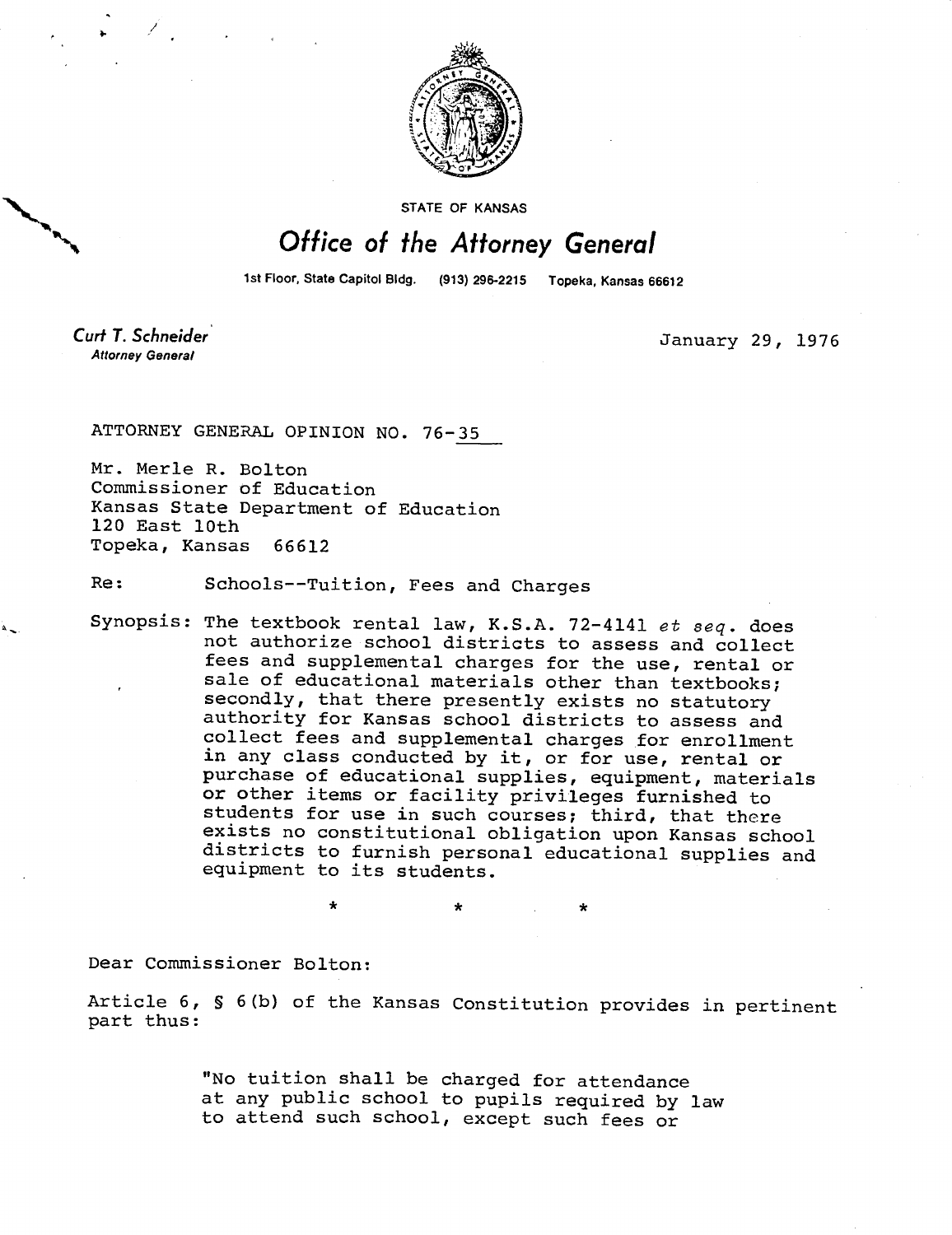Mr. Merle R. Bolton Page Two January 29, 1976

> supplemental charges as may be authorized by law."

Questions have arisen concerning legal authority for certain charges assessed pupils by unified school districts. No district may charge tuition to any student required by law to attend such school except "such fees or supplemental charges as may be authorized by law." Tuition has generally been defined as a charge for attendance at and participation in the educational program of the school. From time to time, various charges have been argued to be exempt from prohibitions against tuition, on the ground that such charges, characterized as "fees" of various kinds, do not constitute tuition. Generally, such arguments have not been successful. Annotation, Validity of Public School Fees, 41 A.L.R.3d 752 et seq. The distinction does not exist under article 6, § 6(b), for in addition to the prohibition against "tuition," it also provides that there may be charged only "such fees or supplemental charges as may be authorized by law."

Thus, in order to justify any fee or supplemental charge which may be in question, it is necessary to find express statutory authority therefor.

K.S.A. 72-4141 et seq. authorizes the board of education of any school district to establish and operate a school textbook rental plan. Thereunder, the board "shall purchase school textbooks to be used by the pupils upon the payment by such pupils of a rental fee." Under K.S.A. 72-4145, the board may establish a revolving fund "for the purpose of purchasing textbooks from time to time for rental purposes and repairing books previously purchased." It provides that

> "all money collected by the board in the operation of the plan from rental of books, payment for books lost or destroyed, and all fines, shall be placed therein."

The board is empowered to hold "pupils responsible for any damages to, loss of, or failure to return such books at the time and to the person that may be designated by the board." Clearly, the board is thus authorized to fix and assess charges for rental of books, and fines and charges for damage to books, or failure to return them promptly or to return them at all.

The question arises what items fall within the term "textbook." In People v. Board of Education of School District No. 5, 175 Ill. 9, 51 N.E. 633 (1898), the court stated thus: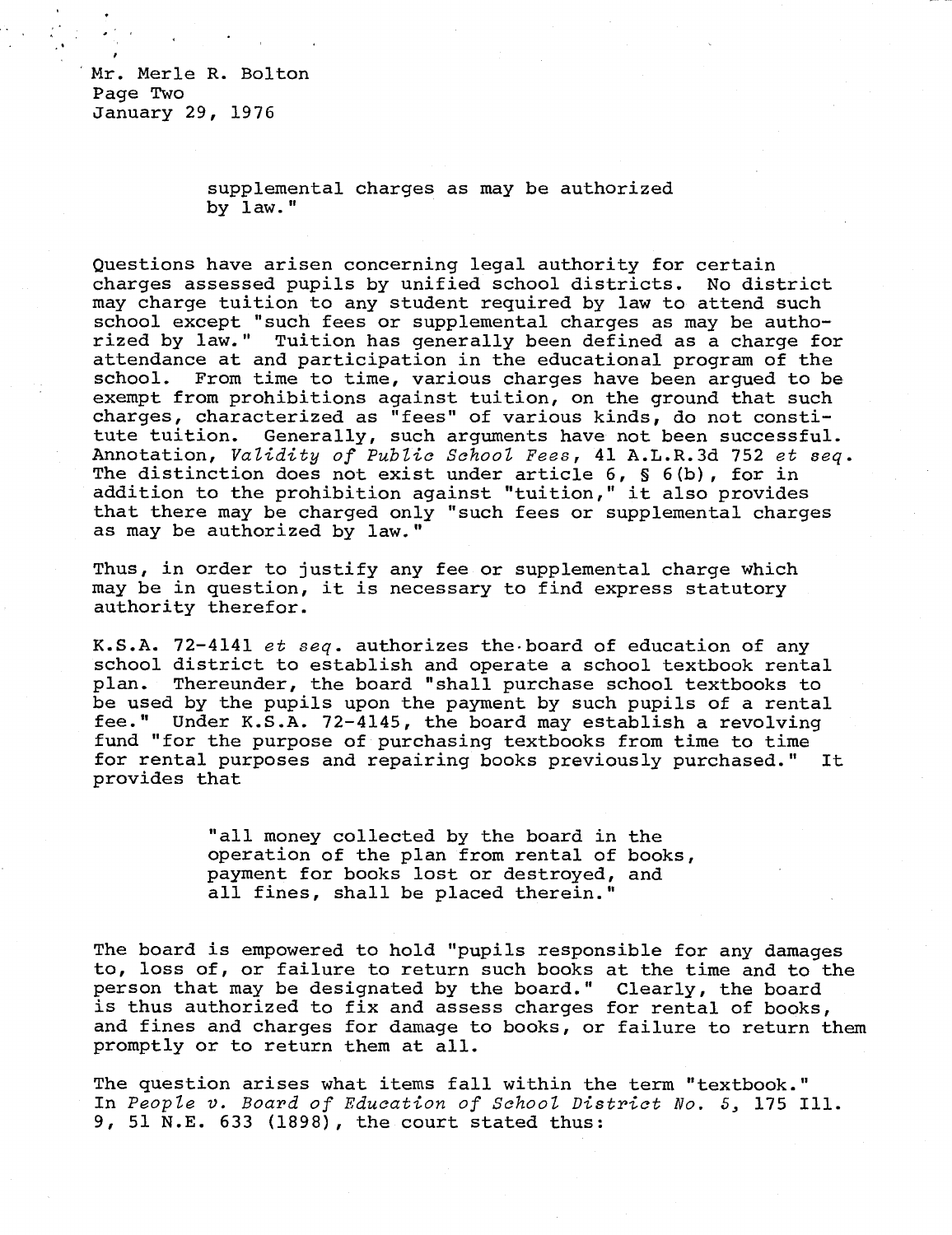Mr. Merle R. Bolton Page Three January 29, 1976

> "Webster defines a 'text-book' as 'a book or manual used in teaching; a book for students, containing the principles of a science or any branch of learning.' Stormonth's Pronouncing Dictionary defines a 'text-book' to be 'a book to be used as a standard book for a particular branch of study, for the use of students.'" 51 N.E. at 634.

In Affholder v. State ex rel. McMullen, 51 Neb. 91, 70 N.W. 544 (1897), the court considered the constitutionality of a law empowering school districts to purchase and furnish textbooks to<br>students. The title of the act was thus: "An act to provide students. The title of the act was thus: cheaper text books and for district ownership of the same." A section of the act also stated that "the provisions of this act shall include all school supplies." It was objected that the title referred to textbooks alone, and that the reference to school supplies introduced another subject into the bill than was enumerated in the title, in violation of a state constitutional provision, the analog of our Article 2, § 16. The court stated thus:

> "The general object of the act under consideration was to require school districts, at public expense, to furnish text-books for the use of the children attending school. . . . [T]he question is whether the words 'school supplies,' found in the tenth section of the act, are embraced within the meaning of the term 'text-<br>books.' 'School supplies,' as used in this 'School supplies,' as used in this act, means maps, charts, globes, and other apparatus necessary for use in schools, and we think that a chart or a map or a globe is as much a textbook as a reader or speller, within the purposes and intention of the act under consideration. . . . We do not think the term 'text-books' should be given a technical meaning, but that it is comprehensive enough to and does include globes, maps, charts, pens, ink, paper, etc., and all other apparatus and applicances which are proper to be used in the schools in instructing the youth. . . ."

We are not faced here with the need to reconcile the term "textbooks" and "school supplies." The act refers to textbooks and books interchangably and, in my judgment, does not authorize rental charges for equipment, supplies and any other items than textbooks.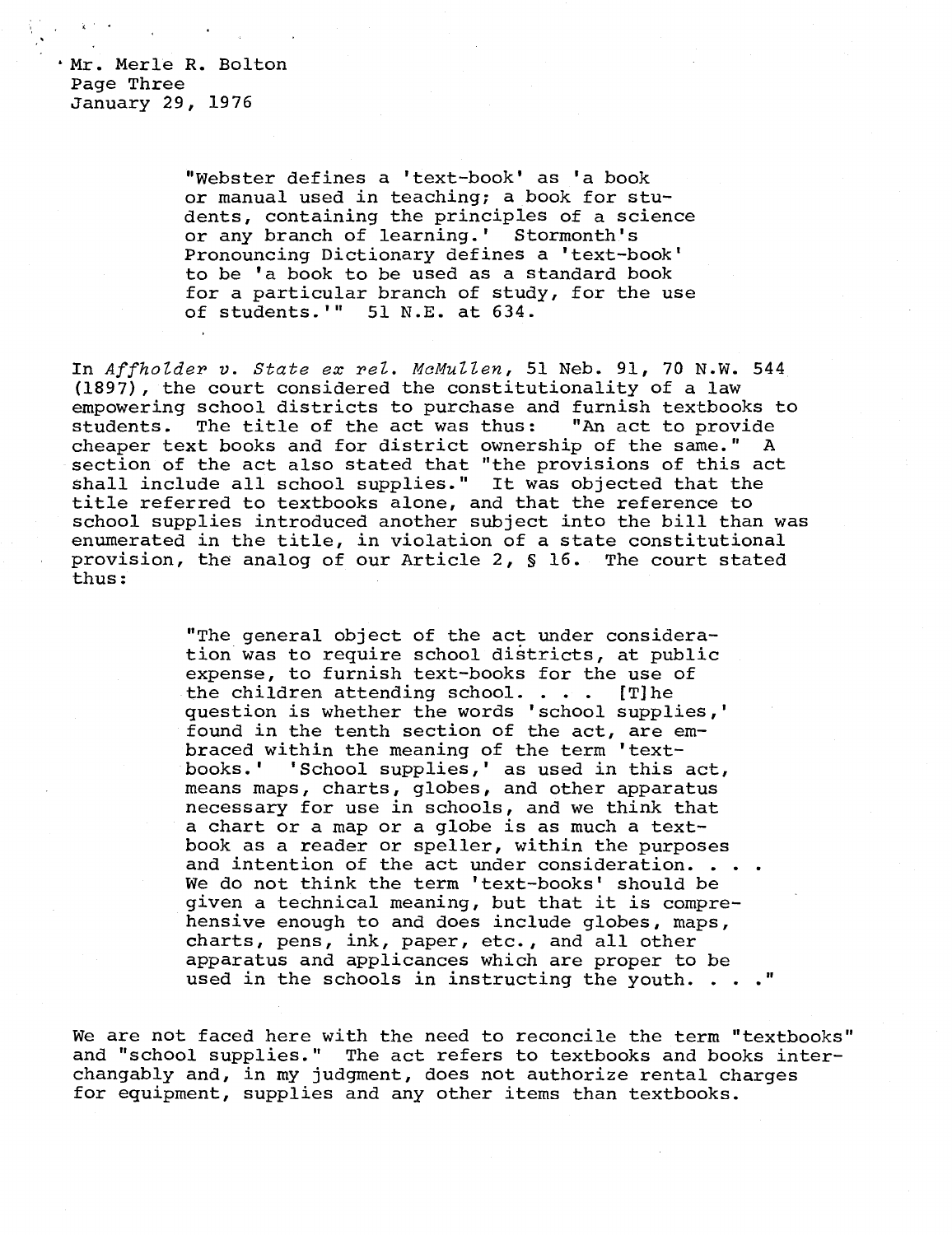Mr. Merle R. Bolton Page Four January 29, 1976

K.S.A. 72-4141 et seq. authorizes charges for the rental of textbooks only, and fines and assessments for damage thereto and for failure to return them promptly or failure to return them at all. It does not authorize charges for instructional material and equipment other than textbooks. A textbook is defined by Websters Third New International Dictionary (G. & C. Merriam 1968) as a "book containing a usu. systematic presentation of the principles and vocabulary of a subject." Newspapers and filmstrips for in-class use; drawing material such as paper, pencils and erasers; mechanical drawing equipment such as a T-square, drafting sets and the like, slide rules required for in-class use; band and vocal music material; workbooks; films and movies are all, in my opinion, clearly not textbooks. There is no authority, either express or necessarily to be implied, for charges for such materials. Paperback and hardback books both may, of course, constitute textbooks, for which rental charges are authorized by K.S.A. 72-4141 et seq.

Secondly, you ask whether the boards of education of unified school districts have authority to prescribe, assess and collect fees for the rental and use of a variety of items.

Questions concerning the legality of various fees and charges assessed by schools have arisen most frequently in states whose constitutions mandated a free public school system. The Montana Constitution, e.g., requires that the legislature establish and maintain a "general, uniform and thorough system of public, free, common schools." In Granger v. Cascade County School District No. 1, 499 P.2d 780 (Mont. 1972), plaintiffs argued that

> "the school cannot impose fees or charges for anything, whether required or elective, that is encompassed in the constitutional requirement of a 'thorough system of public, free, common schools.' According to plaintiffs, this would encompass all categories referred to in the foregoing paragraph and would prohibit the school district from collecting or attempting to collect any such fees or charges, and from requiring or attempting to collect any such fees or charges, and from requiring or attempting to require students or their parents to furnish any supplies, equipment, or materials necessary to take part in any courses or activities within the scope of the authority of the school district." 499 P.2d at 783-784.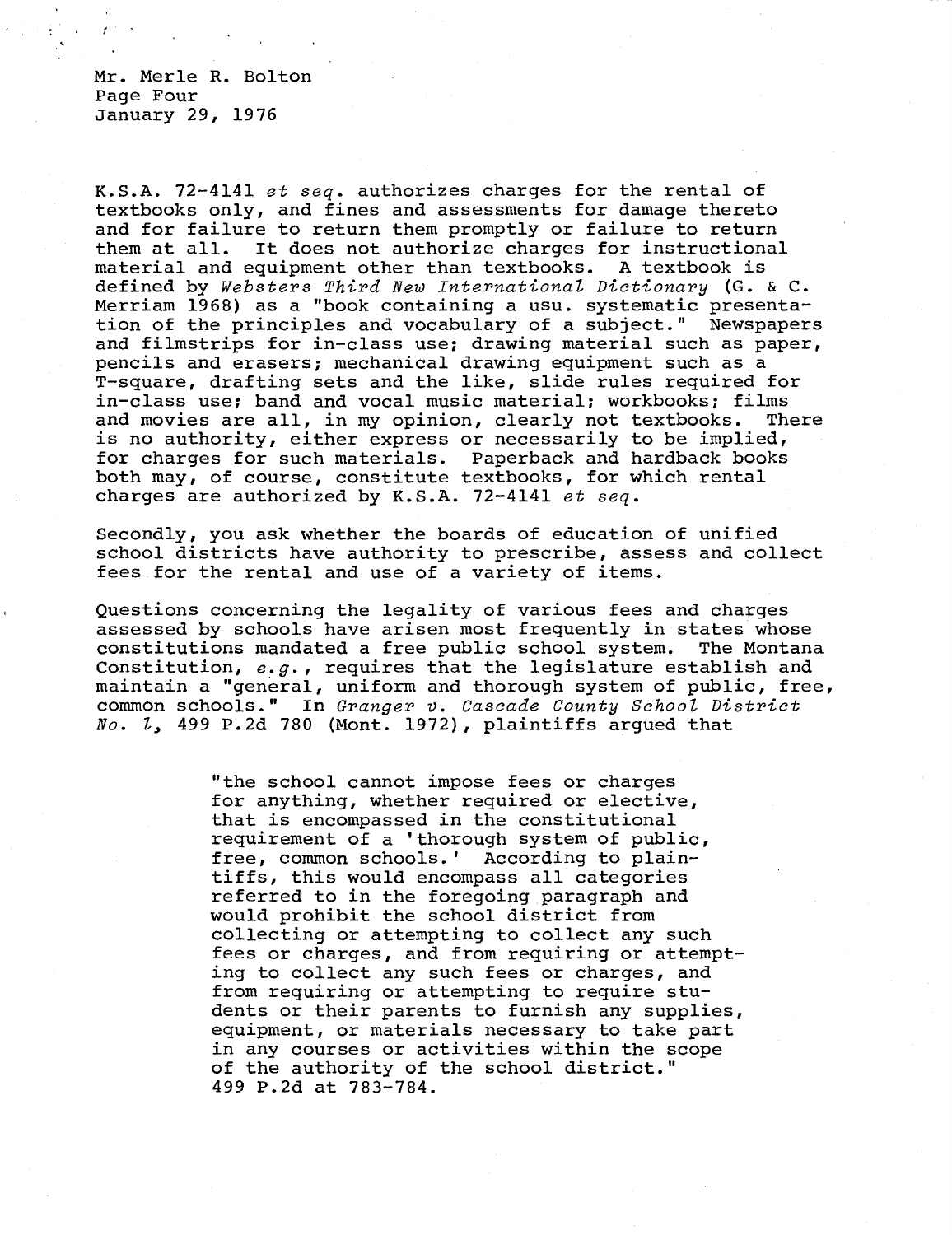Mr. Merle R. Bolton Page Five January 29, 1976

As a corollary, plaintiffs contended there was no statutory authority to impose any such fees or charges. In response, the school district contended that

> "the free, public education required by the Montana Constitution means 'tuition free' mandatory courses and does not apply to incidental fees and charges for elective or optional courses or extracurricular activities . . . [and that] the Constitution was not intended to prohibit it from furnishing better educational opportunities and training than minimum standards would require which is possible only through imposition of nominal fees for optional, extracurricular, and non-required courses and activities."

The fees and charges involved were characterized thus:

"The various fees and charges involved in the instant case can be roughly classified in the following categories: (1) personal school supplies such as pencils, pens, erasers, crayons, glue and similar supplies required to be furnished by the student and his parents; (2) charges for workbooks and materials used in specific courses; (3) charges for athletic equipment and towel usage in mandatory physical education courses; (4) athletic equipment, towel usage and insurance charges for interscholastic athletics; (5) musical instrument rental fees for band and orchestra classes; (6) tuition fees for summer school and summer music; (7) Driver's Education charges; (8) miscellaneous charges for extracurricular activities such as activity tickets, yearbooks, pictures and the like."

The trial court concluded that "certain of these fees were required to be paid and certain of these materials were required to be furnished for courses or projects that are required by the defendant School District," such items including, but not restricted to, work books, towel usage fees for mandatory physical education, field trip fees if a part of a regular class project, and current event magazines, and held that mandatory courses and activities must be furnished free of charge, and that charges and fees could not be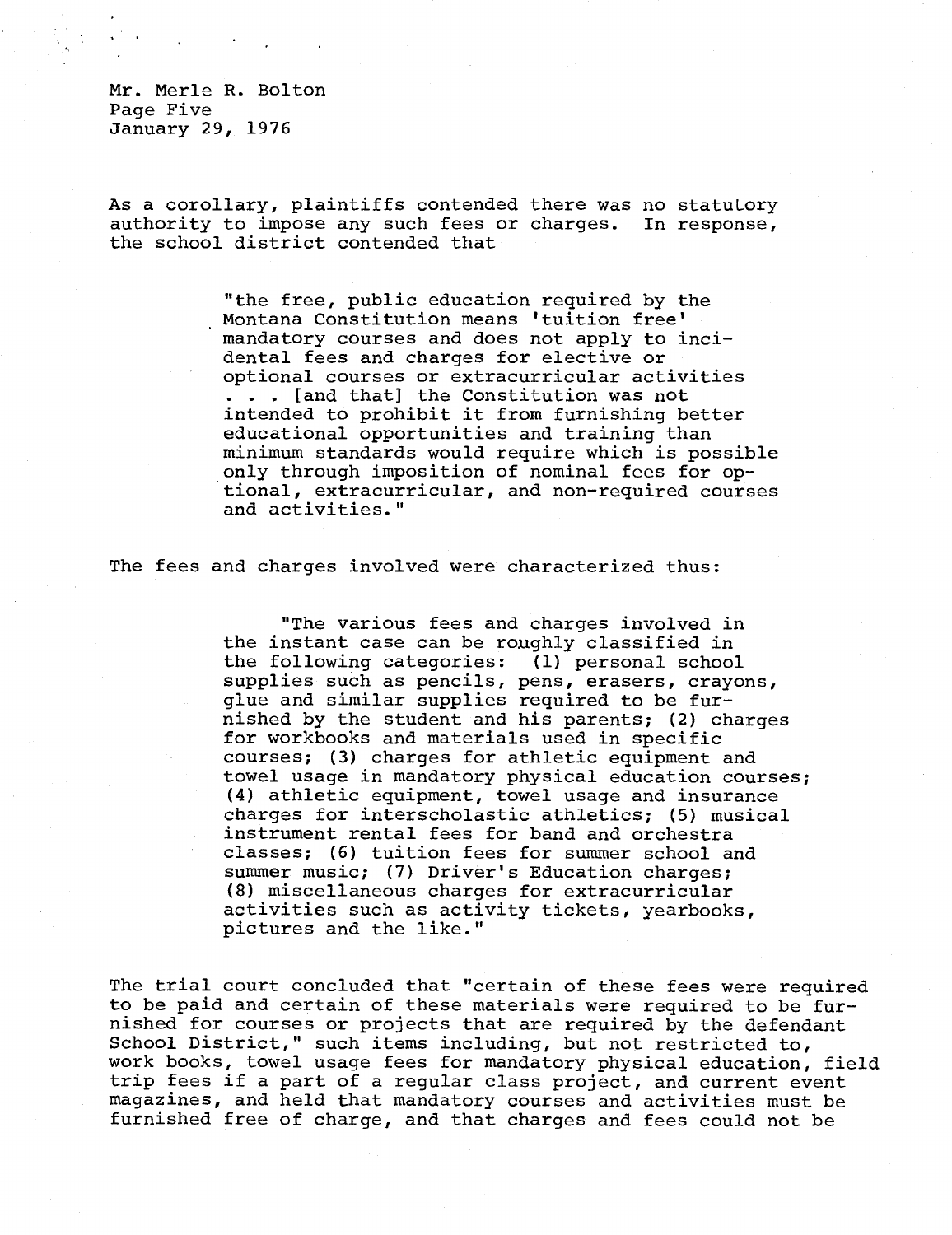Mr. Merle R. Bolton Page Six January 29, 1976

assessed for materials, workbooks, and the like furnished in conjunction therewith. On appeal, the court upheld the order of the district court, and extended it further:

> "The fundamental difficulty with the district court's language lies in the use of the phrase 'courses or projects that are required by the defendant School District' for which fees may not be charged, on the one hand, and 'courses and projects which are not required or for activities which are optional or extracurricular' for which fees may be charged on the other hand. Just what is meant by a 'required course or activity' as distinguished from an optional or extracurricular course or activity?

For example, at the high school level certain specific courses are required for graduation and no difficulty is presented in finding that these fall in the 'required course' category. But what about the large number of courses offerred, no one of which is specifically required for graduation, but from which the student must amass a given number of credits in order to satisfy the total educational requirement for graduation? Courses falling in this category are required in the sense that a given number must be taken in order to satisfy the total educational requirements for graduation, but they are optional in the sense that the student may elect which specific courses to take in order to satisfy such total educational requirements."

The court stated the controlling principle thus:

"Is a given course or activity reasonably related to a recognized academic and educational goal of the particular school system? If it is, it constitutes part of the free, public school system commanded by Art. XI, Sec. 1 of the Montana Constitution and additional fees or charges cannot be levied, directly or indirectly, against the student or his parents. If it is not, reasonable fees or charges may be imposed."

Thus, the court pointed out,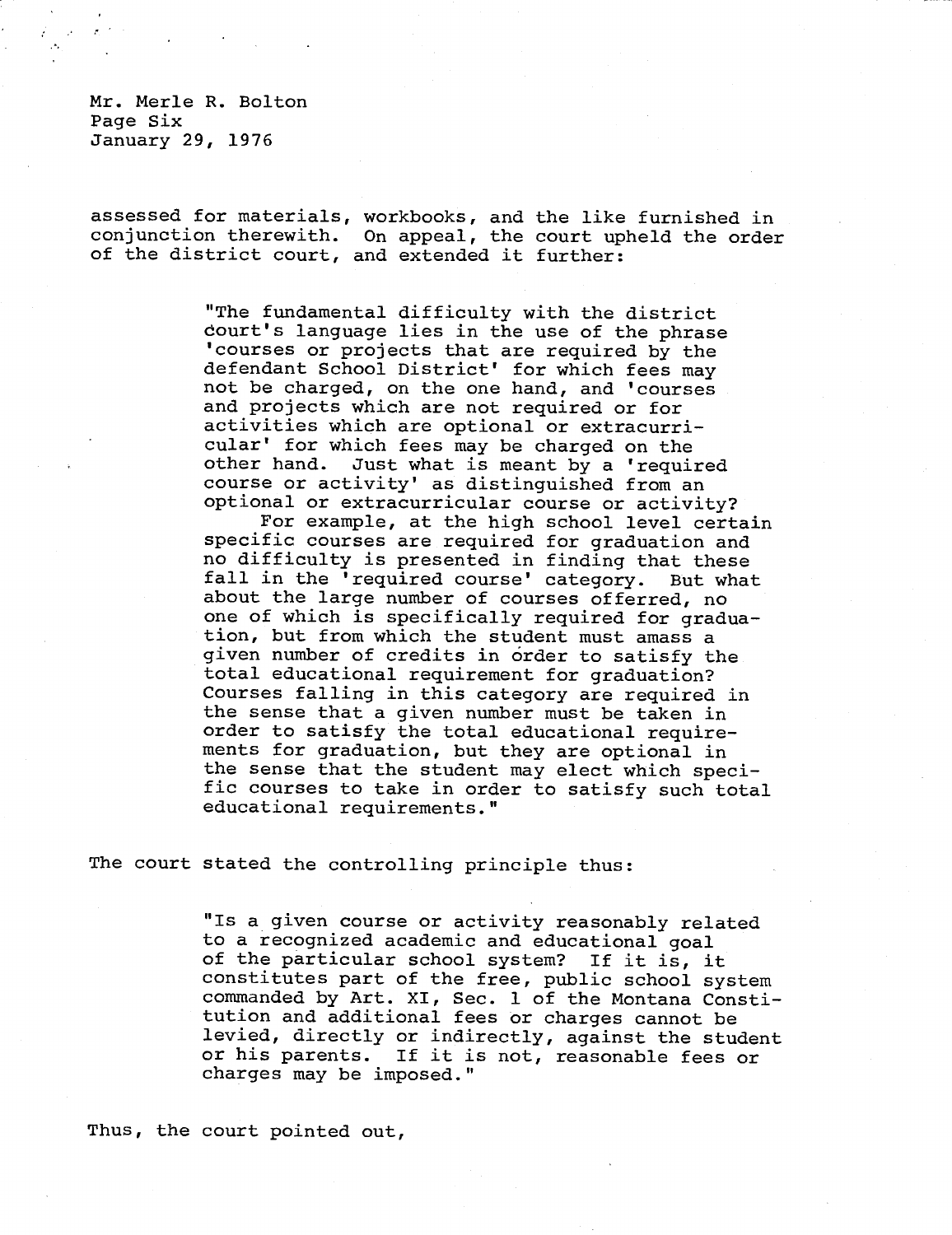Mr. Merle R. Bolton Page Seven January 29, 1976

> "an individual student has a freedom of choice, within the limits of the educational framework . . . to pursue a course of study directed toward business, a trade, college preparatory, commercial, secretarial, or some other goal without regard to his financial ability to pay additional fees or charges."

In Paulson v. Minidonka County School District No. 331, 93 Idaho 469, 463 P.2d 935 (1970), plaintiffs challenged a requirement that a student pay a \$25.00 fee, itemized as a \$12.50 textbook fee, and a \$12.50 activity fee, regardless of the student's participation in any particular activity. Unless the fee was paid, the student's transcript would not be furnished upon graduation. Concerning this fee, the court stated thus:

> "If a student . . . wishes a transcript of his scholastic achievement he must pay the entire \$25.00, one-half of which is expressly consigned to fund extra-curricular activities. Items which are 'extra-curricular' are, by definition outside of or in addition to the regular academic courses or curriculum of a school. A levy for such purposes, imposed generally on all students whether they participate in extra-curricular activities or not, becomes a charge on attendance at the school. Such a charge contravenes the constitutional mandate that the school be free. But it should be noted that, because social and extra-curricular activities are not necessary elements of a high school career, the constitution does not prohibit appellants from setting fees to cover costs of such activities to be paid by students who wish to exercise an option to participate in them.

The other half of the \$25.00 fee, the \$12.50 'textbook fees' stands on different grounds. Textbooks are necessary elements of<br>any school's activity. They represent a fixed They represent a fixed expense peculiar to education, the benefits of which insure to every student in equal proportion (ignoring differences in ability and motivation) solely as a function of his being a student. Unlike pencils and paper, the student has no choice in the quality or quantity of textbooks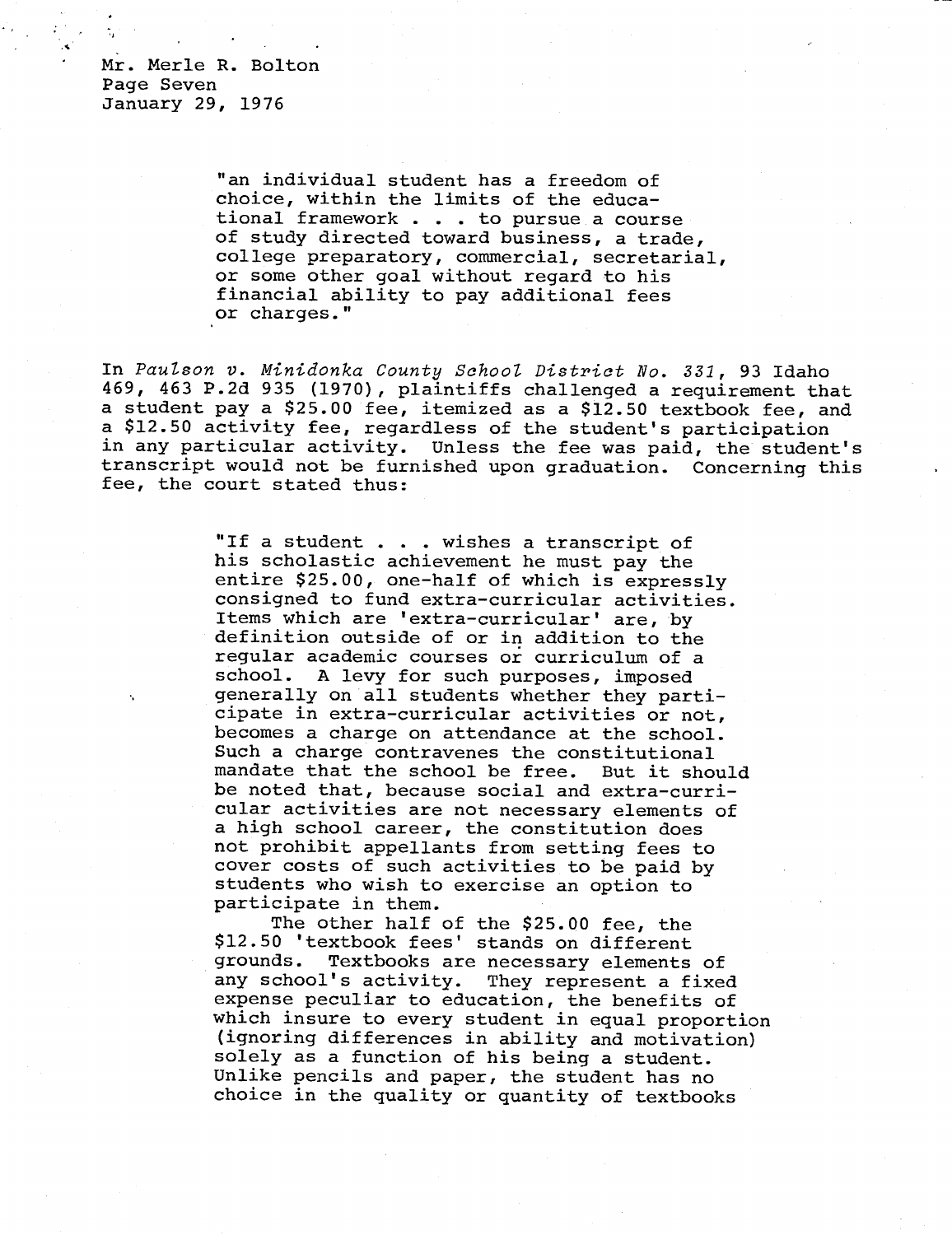Mr. Merle R. Bolton Page Eight January 29, 1976

> he will use if he is to earn his education. He will use exactly the books, prescribed by the school authorities, that his classmates use; and no voluntary act of his can obviate the need for books nor lessen their expense. School books are, thus, indistinguishable from other fixed educational expense items such as .school building maintenance or teacher's salaries. The appellants may not charge students for such items because the common schools are to be 'free' as our constitution requires." 463 P.2d at 938-939.

In Bond v. Ann Arbor School District, 383 Mich. 693, 178 N.W.2d 484, 41 A.L.R.2d 742 (1970), the court concluded thus:

> "Applying either the 'necessary elements of any school's activity' test or the 'integral fundamental part of the elementary and secondary education' test, it is clear that books and school supplies are an essential part of a system of free public elementary and secondary schools."

Some courts have held that constitutional mandates of free public school systems do not require free textbooks. See, e.g., Carpio v. Tuscon High School District No. 1 of Pima County, 21 Ariz.App. 241, 517 P.2d 1288 (1974) and Board of Education v. Sinclair, 65 Wis.2d 179, 222 N.W.2d 143 (1974).

Former article 6, § 2 of the Kansas Constitution required that the legislature establish a "uniform system of common schools." In Board of Education v. Dick, 70 Kan. 434, 78 Pac. 812 (1904), the court held that the legislature was without power to authorize a board of education to charge tuition for enrollment in its public schools, on the ground that "common schools" required by the constitution were synonymous with "free schools," and that tuition was thus constitutionally impermissible. In 1966, however, article 6 of the Kansas Constitution was substantially amended by adoption of a new article by the voters. The reference to common schools was deleted. Section 1 of the article now requires the legislature to

> "provide for intellectual, educational, vocational, and scientific improvement by establishing and maintaining public schools, educational institutions and related activities which may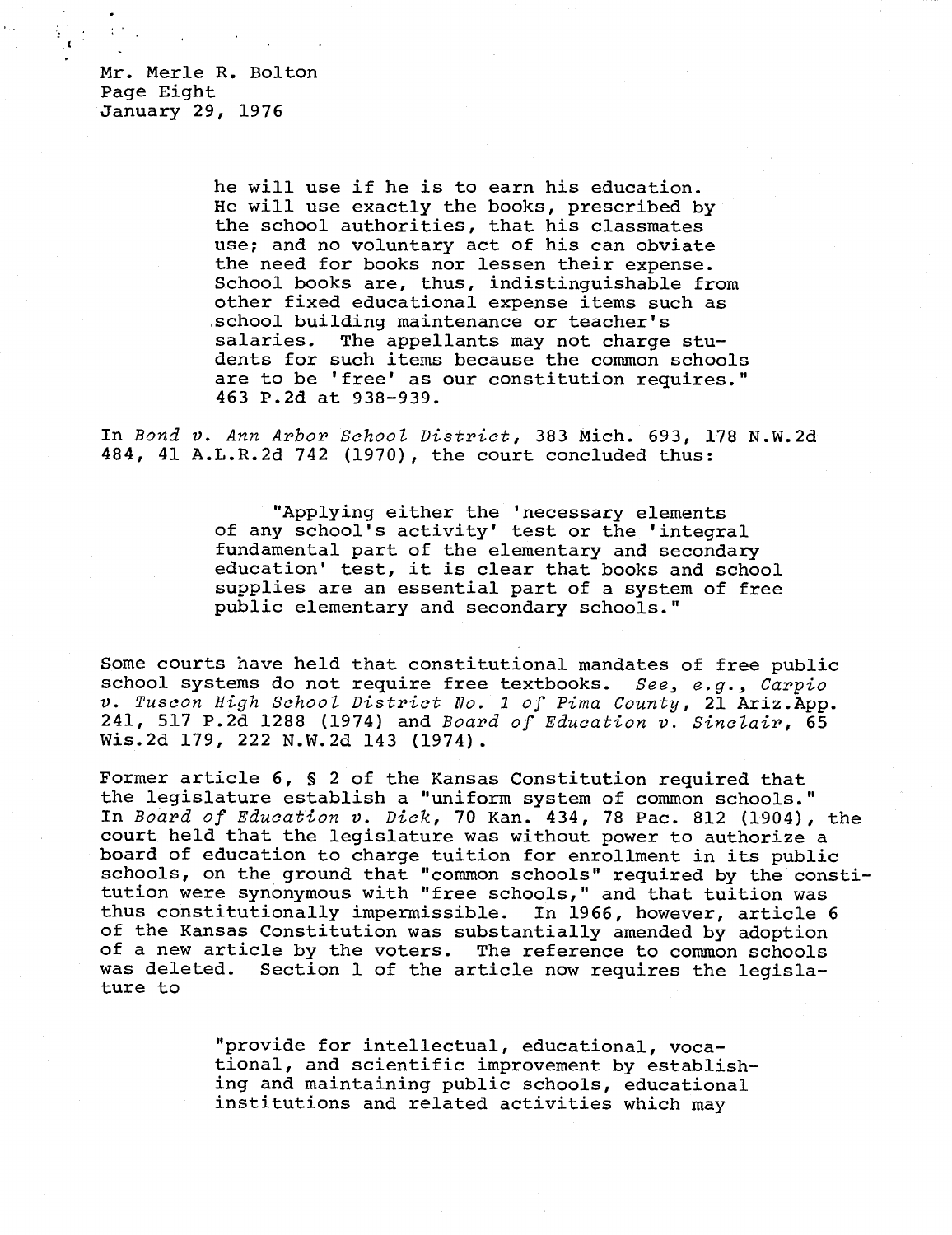Mr. Merle R. Bolton Page Nine January 29, 1976

> be organized and changed in such manner as may be provided by law."

It is necessary to question whether "public schools" means "free schools," for section 6(b) of the new article speaks directly to the question of tuition, fees and charges:

> "No tuition shall be charged for attendance at any public school to pupils required by law to attend such school, except such fees or supplemental charges as may be authorized by law."

Tuition is generally defined as a charge for enrollment or admission to a class or school. It is prohibited for all students required by law to attend a class or a school. Thus, no tuition may constitutionally be charged students who have reached the age of seven years and who are under the age of sixteen years. K.S.A. 72-1111. While tuition is constitutionally prohibited to that extent, school districts may assess and collect "such fees or supplemental charges as may be authorized by law." Textbook rental fees, charges for failure to return books or for belated return, and charges for damage to such books are specifically authorized by K.S.A. 72-4141 through -4147. Under K.S.A. 72-5386, students may be required to pay for all school property in the possession of the student which is not returned by the student "upon transfer of any such student from one school district of the state to any other school district." Charges for food service are authorized by K.S.A. 1975 Supp. 72-5119. Charges for adult supplemental education are authorized by K.S.A. 1975 Supp. 72-4525. Parking fees and fines for the misuse of parking areas are authorized by K.S.A. 1975 Supp. 72-9104.

You inquire concerning the authority of school districts to assess a variety of other charges, such as fees for the rental or use of physical education uniform, towels and the like; fees for laboratory science materials, including specimens; materials fees, such as for wood used in a woodworking project of which the student will retain ownership; fees for the use of safety equipment, such as safety goggles in a welding course; fees or charges for art supplies used in art courses; fees for band materials, including instruments, music and other supplies; fees for the use of tools and other equipment in vocational or industrial arts courses, such as auto mechanics; for enrollment in particular courses, such as regular driver's education courses; fees for current events and other reading matter, such as Weekly Reader, which you advise are required in some elementary schools.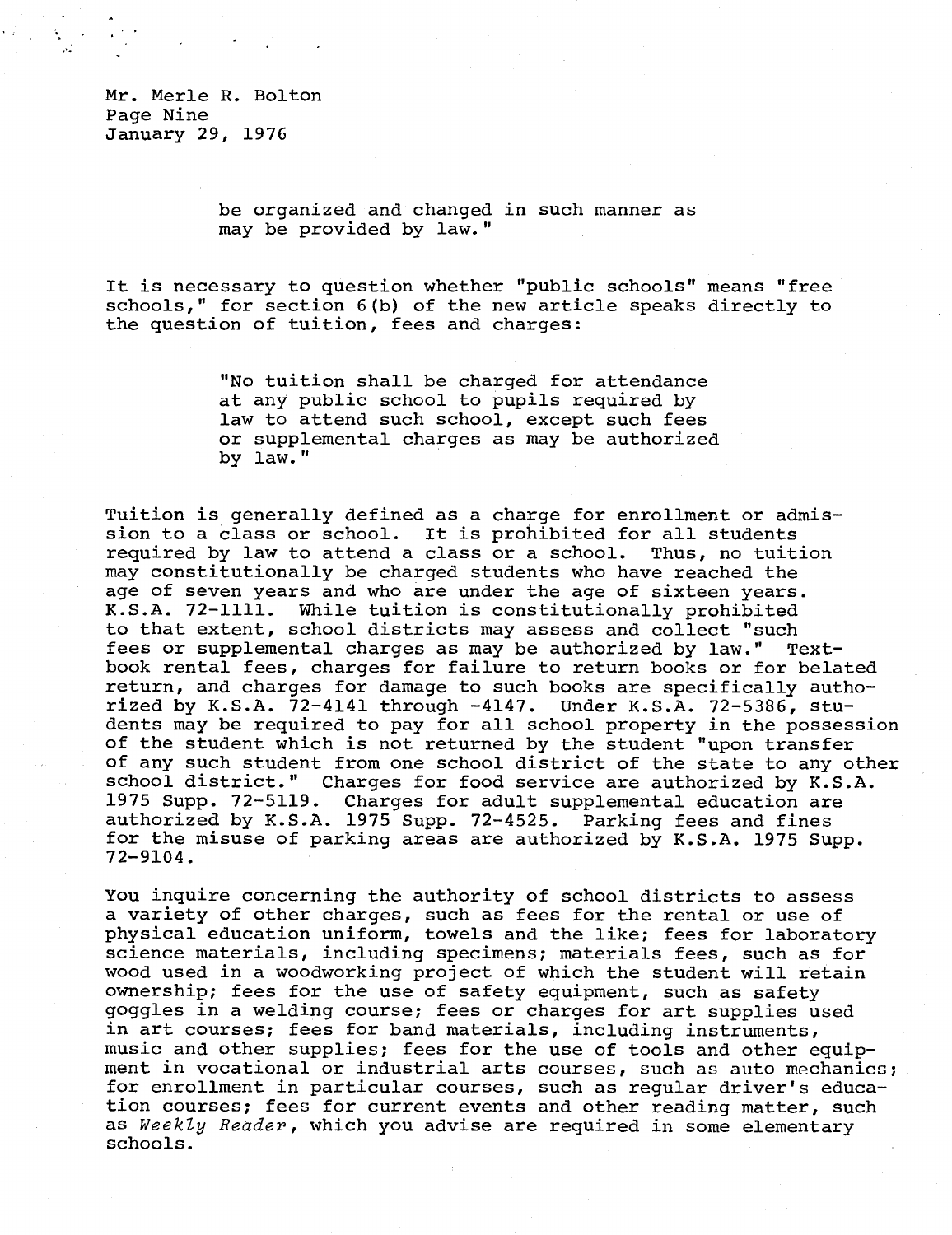Mr. Merle R. Bolton Page Ten January 29, 1976

Article 6, § 6(b) authorizes Kansas school districts to charge its students only those fees and supplemental charges as may be authorized by law. It is a settled principle in this jurisdiction that school districts have only those powers expressly granted, and those reasonably and necessarily implied therefrom. The general authority of boards of education is stated at K.S.A. 72-8205 thus:

> "The board shall have authority to prescribe courses of study for each year of the school program and provide rules and regulations for teaching in the unified district and general government thereof, and to approve and adopt suitable textbooks and study material for use therein subject to the plans, methods, rules and regulations formulated and recommended by the state board of education."

In addition, under K.S.A. 72-1033, it shall have control of the school district property, including "all furniture, fittings, and equipment, such as books, maps, charts, and instructional apparatus." These provisions are absolutely silent as to the power of the board to assess any fees or supplemental charges for education provided The constitution requires that such charges be "authorized by law." In the ordinary parlance of both lawyers and laymen, this means that to justify a particular charge or fee, or classes thereof, there must be some law which authorizes them. In view of the express constitutional provision that fees and supplemental charges be authorized by law, there is no basis upon which to imply legislative authority in local boards to assess fees and charges for education merely from its "general government" of the district.

The question arises whether there are any fees or supplemental charges which a school district may assess absent express or clearly and necessarily implied authority therefor. May,  $e.g.$ , a district collect admission charges from its students for admission to interscholastic athletic contests. Stated otherwise, to what kinds of fees and supplemental charges does the constitutional provision<br>extend. In my judgment, it extends to those fees and charges for In my judgment, it extends to those fees and charges for enrollment in any course for which credit is given towards graduation, to any rental, purchase, use or other fee or assessment for workbooks, materials, equipment, and any other items furnished by the district for the use of its students, including consumable materials, as enrollees in any course of instruction offered by the school in which the student is enrolled for the purpose of completing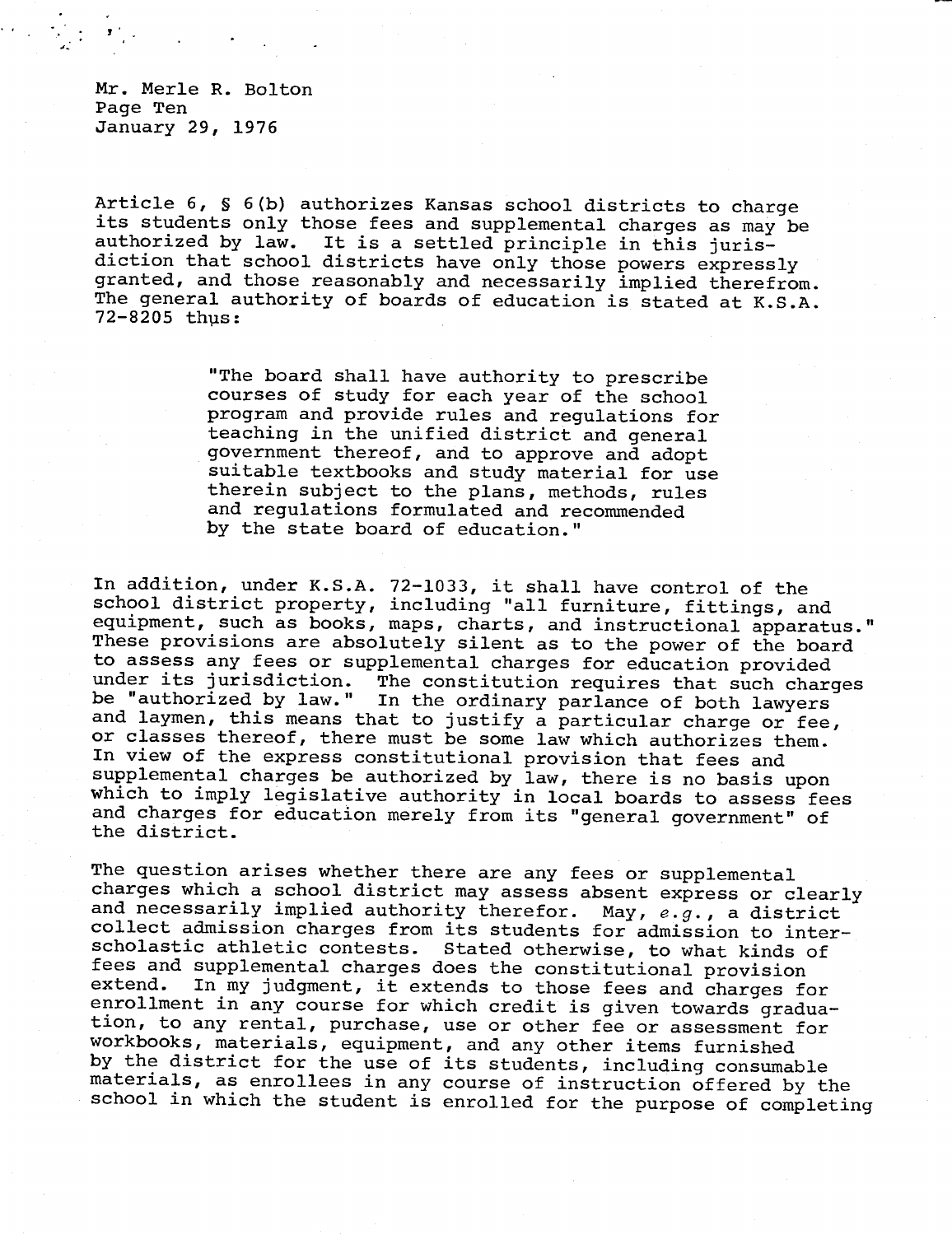Mr. Merle R. Bolton Page Eleven January 29, 1976

the hours of study which lead to graduation. Thus, a district may assess no charge for consumable supplies used and furnished for teaching purposes in such classes as welding, cooking, industrial arts, business and secretarial skills, home economics and the like. While each of many such courses may be optional. While each of many such courses may be optional, students select from among them to fulfill their educational goals, and to complete the hours of study required for graduation. No fees or supplemental charges may be assessed for enrollment in such classes or for the rental, purchase or use of materials, consumable or otherwise, which are furnished by the district to such students, unless and until express statutory authority is provided therefor.

It may be argued that materials charges may be justified in those instances in which the student retains ownership of the project which is constructed or fashioned from such materials. Whether such charges are in fact justified must be determined by the legislature. In many instances a student is required, in order to complete the course, to demonstrate his or her familiarity with the skills taught therein, by the completion of one or more<br>projects. The project becomes an integral part of the course, an The project becomes an integral part of the course, and a charge for materials used therein becomes, in essence, a fee or supplemental charge for enrollment in and graduation from the class, for which no statutory authority presently exists.

An activity fee which is mandatory is clearly prohibited, for there exists no present statutory authority therefor. If participation in intramural athletic competition is required, the district may not assess any fee or supplemental charge for participation therein, or for use of uniforms, equipment, towels, and<br>the like. If an activity is extracurricular and optional and If an activity is extracurricular and optional, and thus is not an integral part of the educational program of the school which the student is required to complete, article 6, § 6(b) is not applicable to such charges, in my judgment. If, for example, a lyceum program is presented under the auspices of the school during school hours, and attendance is required or absences must be excused, the program must be regarded as a part of the educational program of the school presented for the cultural and educational benefit of its students, and no charge may be assessed therefor, unless and until statutory authority is provided.

You inquire concerning certain miscellaneous charges which do not fall squarely within the foregoing, among them driver's licenses or permits for driver's education courses, locker fees, and fines for delinquent return of library books. Driver's instructional permits are required under K.S.A. 8-239(b) and other classes of licenses are required under other provisions of article<br>8. K.S.A. The fee for such permits and licenses is not assessed The fee for such permits and licenses is not assessed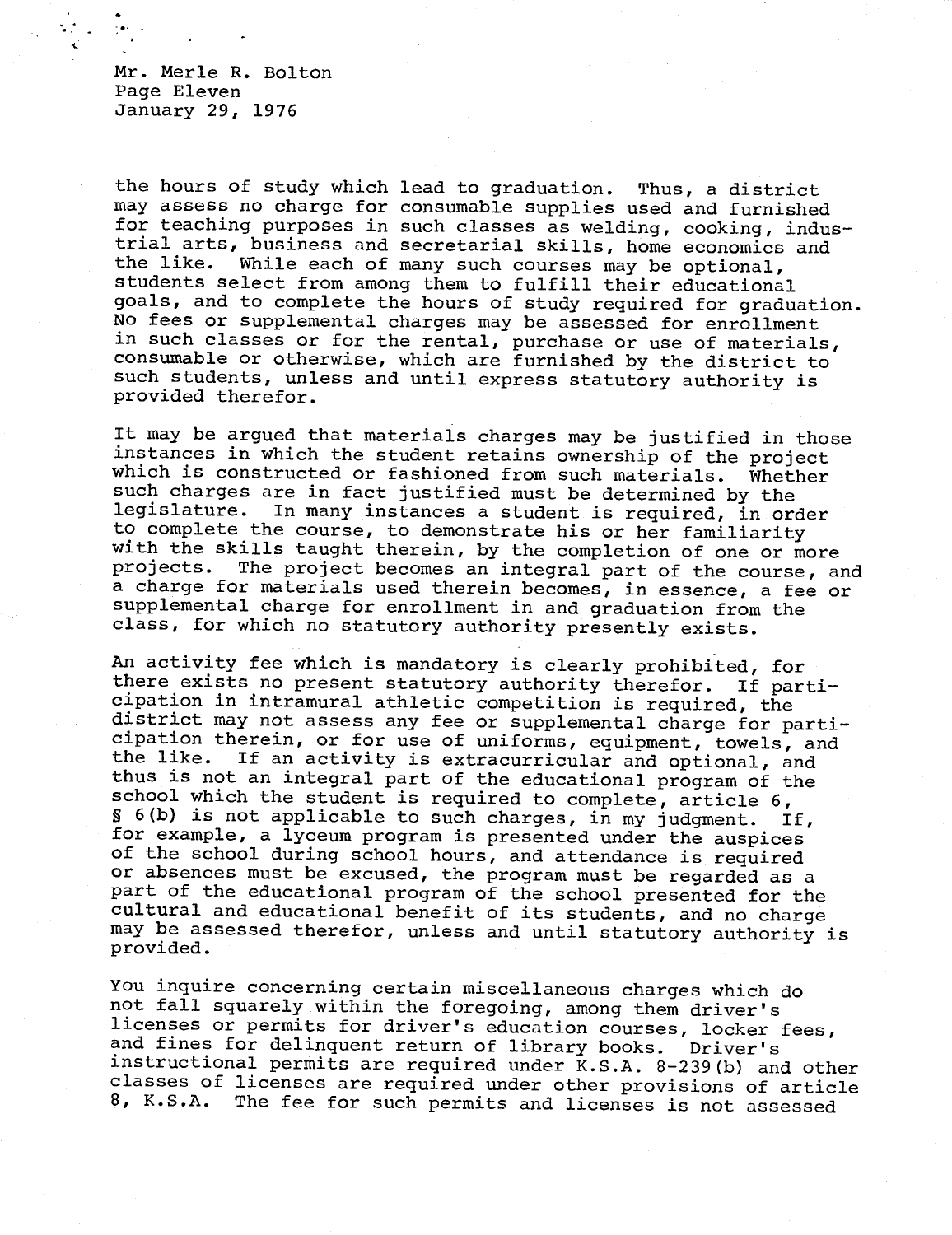Mr. Merle R. Bolton Page Twelve January 29, 1976

by the school district, but by the Division of Vehicles of the State Department of Revenue, and liability for the fee rests with the student. It is not, thus, a fee or charge which falls within article 6, § 6(b). That section does not, in my judgment, require the district to satisfy the liability of any student for a fee assessed by a separate governmental subdivision, as well as state agencies, or to reimburse the student for the costs thereof. A school library is obviously an asset and tool of the educational plant. A mandatory library fee is clearly prohibited, as is a library privilege fee, for there is no authority for such charges, and such a fee is one for the use of educational facilities of the district. However, a library fine is not a fee for use, but a fee for misuse, as it were, and is not a fee or supplemental charge for access to and use of educational materials constituting an integral part of the educational program of the school. A mandatory locker fee is likewise prohibited, for by its very mandatory character, it becomes a fee or supplemental charge for enrollment and participation in the program of the school. If it is not mandatory, it is difficult to conclude as a matter of law that the fee is one for attendance at, enrollment in, and graduation from the educational program of the school, and thus, I cannot conclude that it is a fee or supplemental charge within article  $6, S, 6(b)$ .

Lastly, you ask whether, if certain. of the above fees and rental charges are not presently authorized by Kansas law, the unified school district may require the student or parent to furnish supplies and equipment for which the district is not itself authorized to assess fees and supplemental charges. In several of the cases cited above, the courts were called upon to determine the district's obligation to furnish textbooks, educational supplies and the like to students under constitutional provisions mandating systems of free public schools. The term "free" does not appear in article 6 of the Kansas Constitution. Tuition is constitutionally prohibited, but only for those students who are required by law to attend school. Subject to this restriction, the legislature is free to authorize by law the assessment and collection of such fees and supplemental charges as it sees fit. There is no express constitutional provision which imposes upon Kansas school districts any obligation to furnish textbooks, pencil, paper, and other supplies or equipment. Obviously, a requirement that a student furnish a costly microscope for his or her personal use as a prerequisite to enrollment in a laboratory science class would be prohibitive, and should probably be deemed to be an indirect fee or supplemental charge which the district is not authorized to impose absent express or clearly and necessarily implied statutory authority. However, there is no constitutional obligation upon the district to furnish pencils, paper, erasers, rulers, and other items of equipment which a student may deem needful for the completion of particular courses. Thus, while I cannot but conclude that the district is itself constitutionally